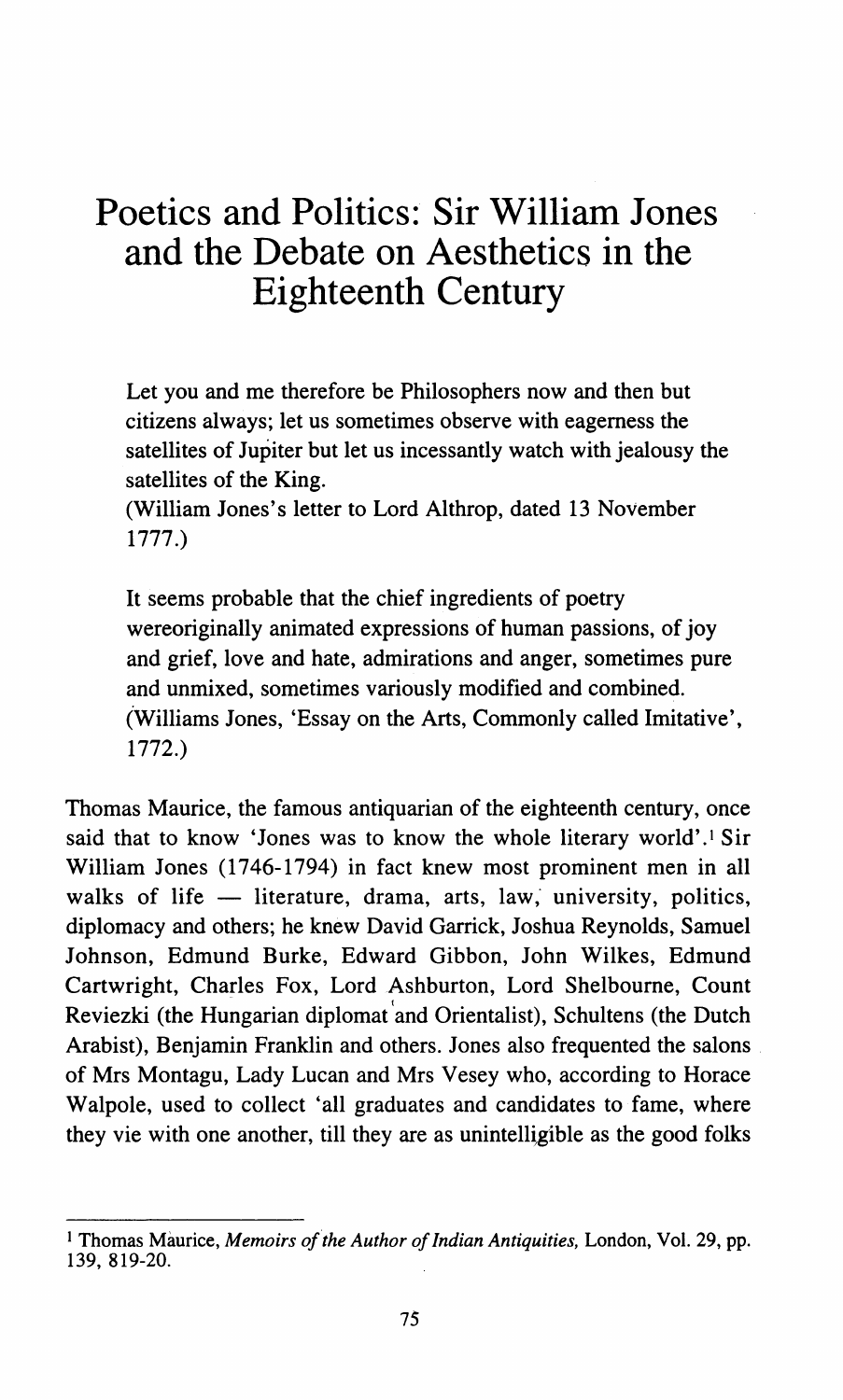at Babel' .2 Lady Spencer of Althrop Park and the duchess of Devonshire were his friends.

By April 1783, when Jones set out for India, he was already an important figure in England in the eighteenth century. He was an established Orientalist. He translated a number of Arabic and Persian manuscripts into French and English and wrote two dissertations on Oriental poetics, one in English and the other in Latin. Then there was *Moallakat or seven Arabic poems which were suspended on the temple at Mecca* (1782) and *The Mohammedan law of Succession* (1782).

William Jones was also an eminent lawyer; his life appears along with the lives of Coke, Blackstone and Mansfield in the legal histories of England. His *Speeches of /saeus* and *An essay on the law of Bailments*  are still considered as two outstanding works in comparative law. Edward Gibbon was awed by Jones' scholarship: 'He is perhaps the only lawyer equally conversant with the year-books of Westminster, the commentaries of Ulpian, the Attic pleadings of Isaeus and the sentences of Arabian and Persian Cadhis.'3

Jones was a minor political thinker who was described by Horace Walpole as 'a staunch whig, but very wrongheaded'.<sup>4</sup> Joshua Tucker, Dean of Gloucester, called him a 'Leveller'.<sup>5</sup> Both were right. Jones was closely connected with the Parliamentary Reform Movement, supported the American Revolution and hailed the French Revolution. His book, *Principles of Government,* was one of the most influential books of the movement for parliamentary reform. The radicals in the Society for Constitutional Information found that many of their ideas  $-$  for example, the active participation of the citizens in state affairs and people's choice in the formation of the legislative branch of government - were echoed in this pamphlet, and what is more, it was put very clearly. The book went through nine editions and received unprecedented publicity in 1784, when Mr Fitzmaurice, the sheriff of Flintshire, prosecuted Rev. William Shipley, dean of St Asaph, a friend

<sup>2</sup> Horace Walpole to Lady Ossory, 14 January 1781, *Horace Walpole's Correspondence* (ed. W. S. Lewis), Vol. 29, Oxford, 1944-55, p. 36n.

<sup>3</sup> Edward Gibbon, *The Decline and Fall of the Roman Empire* (ed. J. A. B. Bury), London, 1896-1900, Vol. VI, p. 296.

<sup>4</sup> Horace Walpole to William Mason, May 1780, *Correspondence* (ed. W. S. Lewis), Oxford, 1944-55, Vol. 29, pp. 33-6.

<sup>5</sup> J. Tucker, *A sequel to* Sir *William Jones, Pamphlet on the Principles of Government*  in *a Dialogue between a Freeholder* in *the county of Denbigh and the Dean of Gloucester,* London, 1784, p. 15.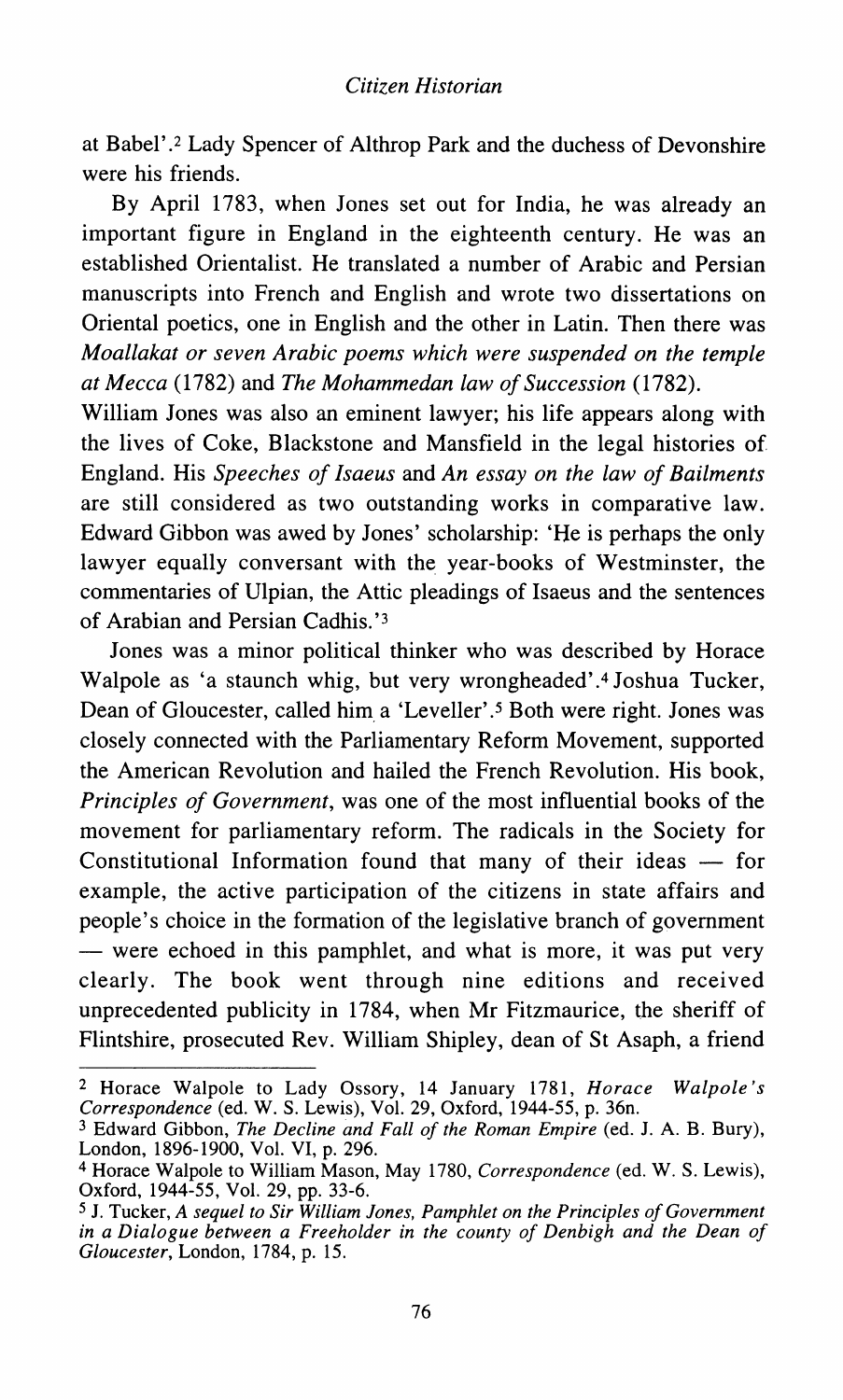and then brother-in-law of Sir William Jones, for publishing a seditious pamphlet. Thomas Erskine, the radical lawyer, successfully arrested the judgement against Shipley and this was celebrated throughout the country with bonfires and illuminations. 6

He was already an established poet, had published a number of collections of poetry and his *A Persian Song of Hafiz* appeared in many collections of English poems in the nineteenth and twentieth centuries.

So, by 1783 Sir William Jones was already a famous man. A fellow of the Royal Society, an honorary member of the Danish Royal Society, and a member of that exclusive club of Samuel Johnson, who met regularly at The Turk's Head in Soho. The Orientalists sought him out for his scholarship in Arabic and Persian languages, the legal profession respected him for his profound knowledge of comparative law, the reformers found in him a radical spokesman, Sir Joshua Reynolds sought his criticism of the early drafts of his annual discourses to the Royal Academy. Burke asked his views on Fox's India Bill and the ladies of the salons enjoyed his company and poetry. But he took keen interest in everything from the history of Nadir Shah<sup>7</sup> to the accounts of James Cook and Hunter's lectures on anatomy. 8 He was after all a man of the eighteenth century  $-$  an encyclopaedist.

It is conventional in textbooks on the history of ideas to identify the eighteenth century with the Age of Reason. However, Horace Walpole had a different view; writing in the middle of the century he said: 'A century had now passed since Reason had begun to attain that ascendant in the affairs of the world to conduct which had been granted to men six thousand years ago. '9 This is not an accurate statement and the historians of ideas rightly place the Age of Reason in the eighteenth century before the French Revolution. But in one sense Walpole was right, for much of the groundwork for the eighteenth century *Aufkliirung* was already prepared in the seventeenth century. The cult of Reason was based on Newtonian physics and Lockian psychology; Newton had shown that the existing myths were not in accord with scientific facts and Locke said

<sup>6</sup> S. N. Mukherjee, *Sir William Jones: A Study in Eighteenth-Century British Attitudes to India* (first ed.), Cambridge, 1968, pp. 53-6.

<sup>7</sup> *Op. cit.,* pp. 39-40.

<sup>8</sup> Letters to Lord Althrop, 13 November 1776,3 November 1779 and I January 1780, Spencer Papers.

<sup>9</sup> Horace Walpole, *Memoirs of the reign of George II,* Vol. II (ed. Lord Holland), London, 1846, p. 278.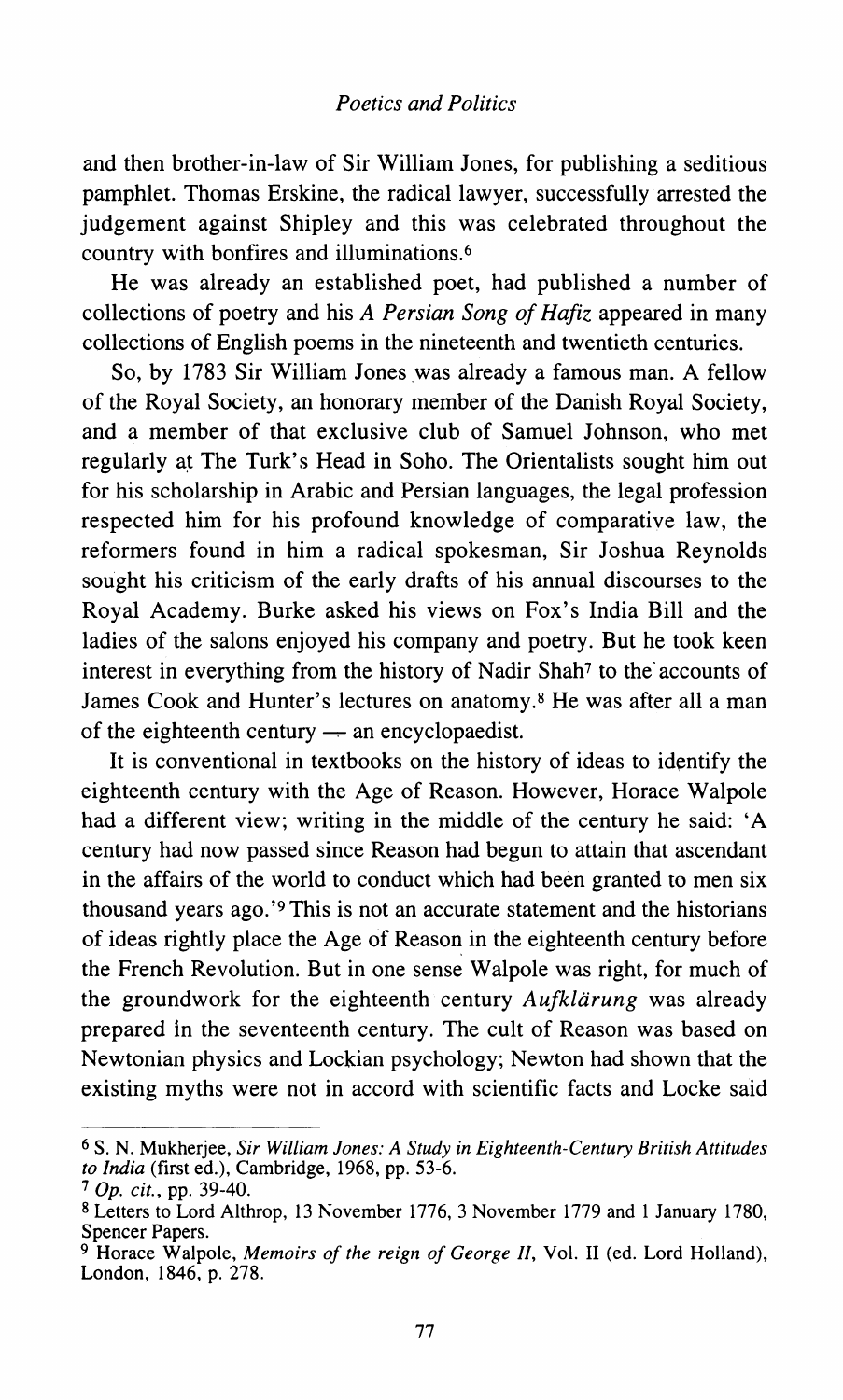# *Citizen Historian*

that ideas were not innate but derived from experience. The Scientific Revolution had shown that man can shape his own destiny and the voyages and discoveries proved that the knowledge of the ancients regarding the shape and nature of the earth was very limited.<sup>10</sup> European intellectuals began to question the validity of Christianity, the chronology of Genesis and its doctrine of Revelation and there arose a new faith: Deism.

The universe worked according to the laws of nature, but the creator had an important part to play. Newton's astronomy provided the basis for the deistic 'theology'. Nature worked like a clock and the creator was the clockmaker who had set it to work at the beginning, but subsequently it worked according to its own laws. If the law of gravity held the physical world together, then the law of Reason kept the moral world together. The *philosophes* divorced ethics and philosophy from Christianity and tried to demonstrate that natural morality based on the law of Reason was far superior to Christian morality.

Similarly, the political ideas of the Enlightenment were based on the assumption that human institutions can be justified if they are based on Reason. The *philosophes* were passionately against what they considered irrational institutions, and developed an exaggerated view of the power of the legislators to shape the future of the world. To most of them, the ideal Constitution was a 'mixed state' which found its expression in the English Constitution. Montesquieu used it as his model for the theory of the separation of powers and Voltaire was inspired by it.<sup>11</sup>

They were no democrats. They were rather contemptuous of the ordinary people, their 'superstitions', beliefs and their inelegant way of life. They upheld the institution of private property, which in their mind was closely related to human liberty and the prosperity of the whole community. If Hobbes's *Leviathan* represented the fear of disorder and anarchy, it was shared by the Rationalist philosophers. They would agree with John Locke that 'the great and chief end' of men's uniting into Commonwealths and putting themselves under government 'is the preservation of property' .12

IO Herbert Butterfield, *Origins of Modern Science,* London, 1949, pp. 166-74, cf J.D. Bernal, *Science in History,* London, 1954, p. 253.

II R. Shackleton, *Montesquieu. A Critical Biography,* Oxford, 1961, pp. 298-9.

<sup>12</sup> John Locke, *Two Treatises in Government* (ed. P. Haslett), Cambridge, 1960, Sec. 124.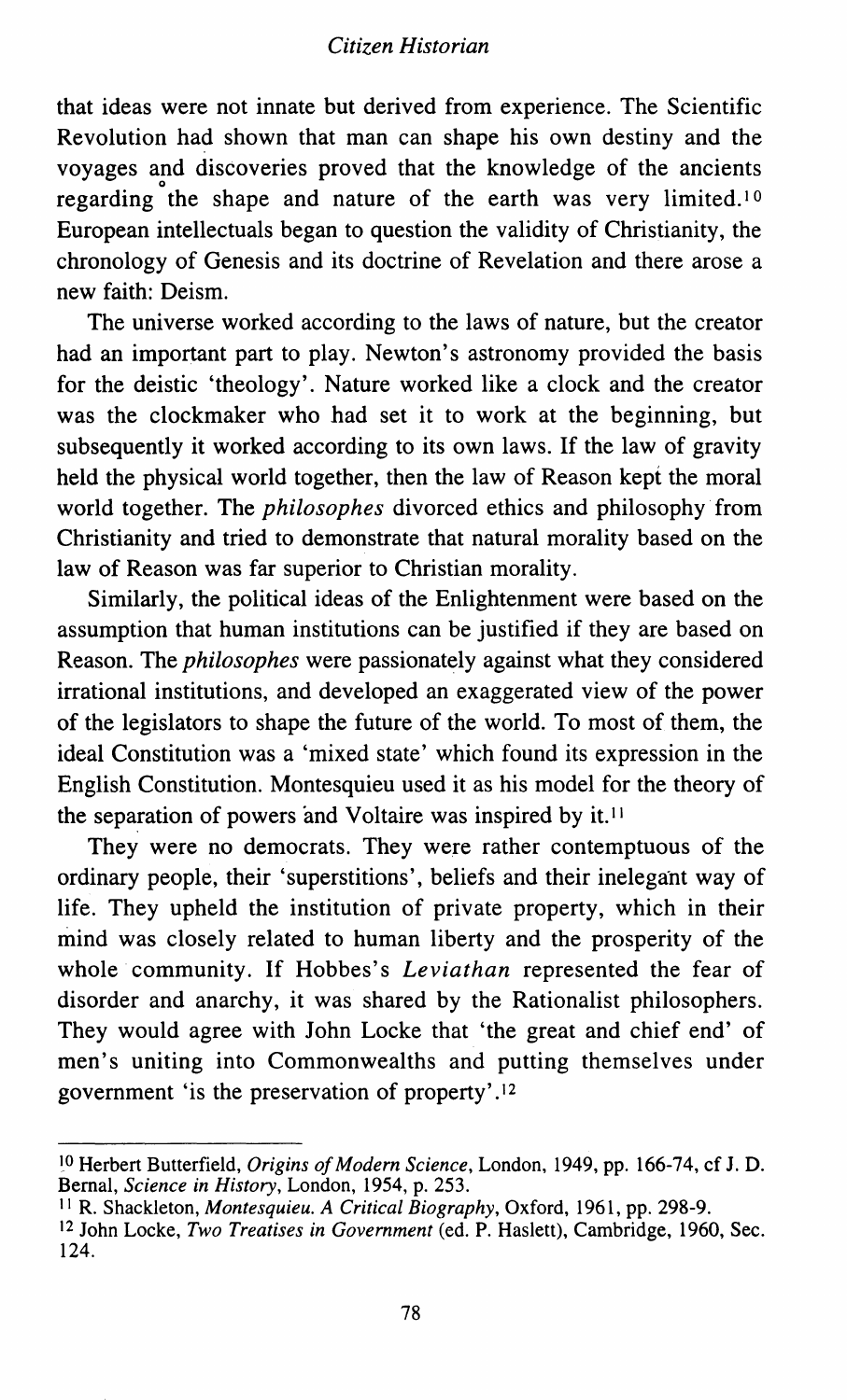Reason also dominated their idea of history: what Collingwood<sup>13</sup> once called 'the historiography of the Enlightenment'. The historians of this school were mostly interested in the civil society — manners and customs of the people, in the elegant enlightened and rational periods of history as against the 'darker', 'gothic' and 'feudal' periods of history.<sup>14</sup>

The poetics of the period was dominated by what is called neoclassical criticism. The aim of neo-classicism was to discover 'rules' and 'laws' of literature and literary creation. They found that the ideas of Aristotle and Horace were 'founded upon good sense, and sound reason, rather than on authority'.<sup>15</sup>

Aristotle believed that 'the creation of poetry generally is due to two causes, both rooted in human nature. The instinct for *imitation* is inherent in man from his earliest days; he differs from other animals in that he is the most imitative of creatures, and he learns his earliest lessons by imitation. Also inborn in all of us is the instinct to *enjoy*  works of imitation'.<sup>16</sup>

To the neo-classicist Aristotelian 'imitation' did not mean copying, nor photographic naturalism, but rather representation; it merely said that the poet made something which was not nature itself but which represented nature. Neo-classicists had no time for the mystic visionary poets to whom,poetry would be only a symbol or sign. Rather the poet should reproduce reality by his art. As Paul Hazard pointed out, 'The rules are nature still, but nature methodised. No barren formula, as the work of the Pope himself bears witness.'<sup>17</sup>

This is why they were more interested in 'taste' — trained taste based on experience and knowledge, the doctrine of decorum, propriety and diction, often 'nature' and not 'general nature', the principles and order of nature. Bad taste, ugliness, the low and the mean were forbidden in the Arts. So Thomas Rymer, who took Horace's rules to their logical extreme, and condemned Shakespeare's *Othello* for showing the death of Desdemona for 'a woman never loses her tongue even though after she

<sup>13</sup>R. G. Collingwood, *The Idea of History,* Oxford, 1961, pp. 76-8.

<sup>14</sup> For such treatment of history see Sir William Jones, *Works of Sir William Jones,*  (ed. Lord Teignmouth), London, 1807, Vol. 12, p. 512.

<sup>15</sup> John Dryden, *Essays,* as quoted in R. Welleck, *A History of Modem Criticism: 1750-1950, The Later Eighteenth Century,* London, 1970, p. 12.

<sup>16</sup> Aristotle, *On the Art of Poetry,* in T. S. Dorsch (ed. and trans.), *Aristotle/Horace/Longinus,* London, 1988, p. 35. Italics are ours.

<sup>17</sup> Paul Hazard, *European Thought in the Eighteenth Century* (trans. J. Lewis May), London, 1965, p. 237.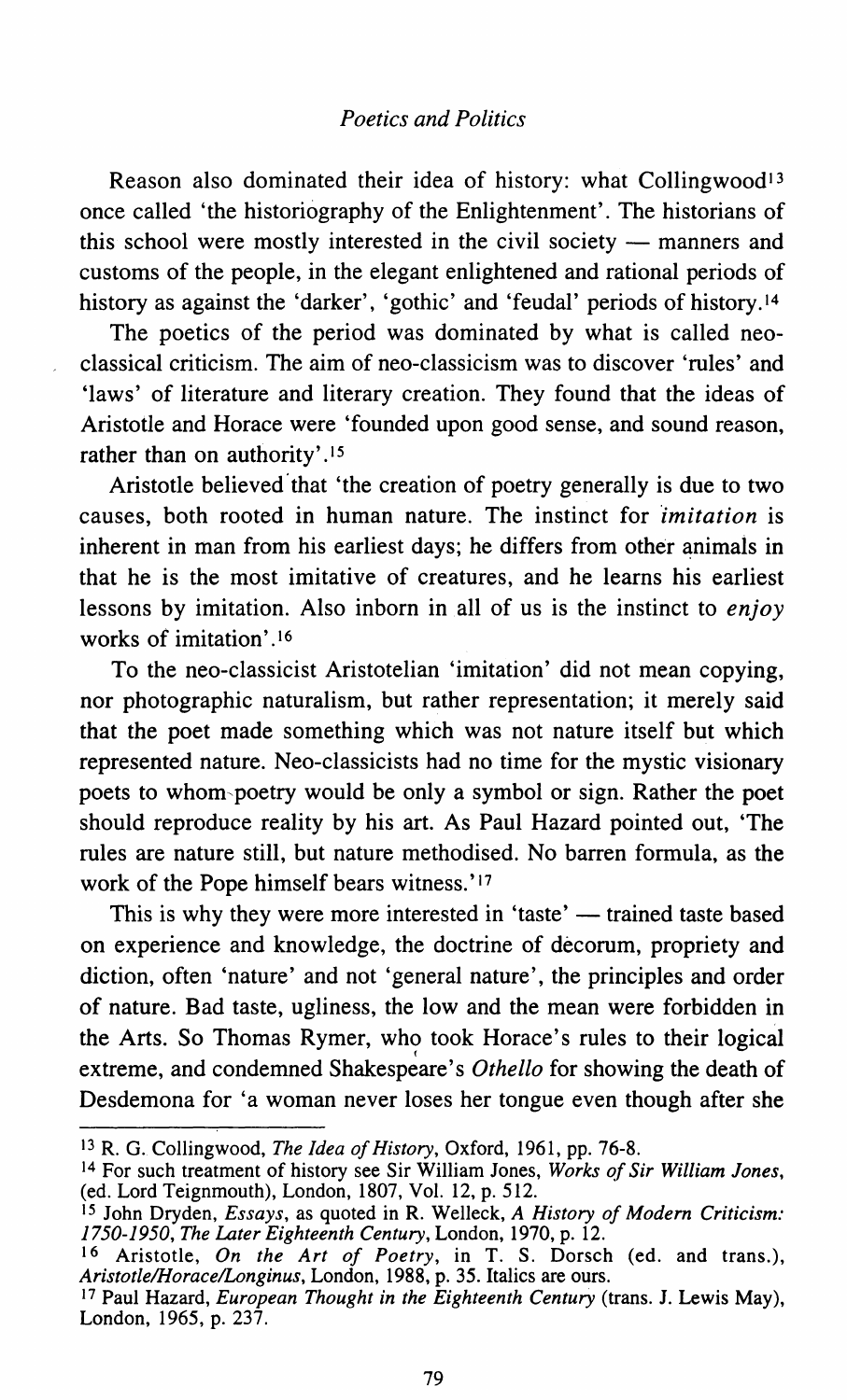is stifled' or for showing Iago as an ingrate and scheming man for 'soldiers are honest and straightforward' .18

In politics they condemned the 'feudal system', 'its organised brigandage' as some of them called it, but the *philosophes* ignored the proletariat, the city working classes and the hungry peasants in the country. They were interested in the respectable people, not in the riffraff. A citizen's worth was measured by the amount of property he owned; *Encyclopédie* said '(it is) always his property that he derives the right to be represented'. So literature made some approaches to a middle class public whose distinguishing marks were possession of wealth, good taste and virtue.19

Poetics and politics were indeed related. If in their politics the *philosophes* were anti-democrats, in their poetics they were elitist. Poverty, hunger, violence and sex, the real ingredients of the life of the ordinary people, were. not subjects of their arts. 'Realism' yes, but this was philosophical realism of Locke and Descartes, closely related to bourgeois individualism. Philosophical realism had profoundly influenced novels, but the novel was a new genre in the literary scene in the eighteenth century. There again 'imitation of nature' was not forgotten.2o

Jones was a child of his century. He grew up in a family where Locke and Newton loomed large. William Jones, the father, was a mathematician, a Fellow of the Royal Society, a close friend of Isaac Newton, Samuel Johnson and Edmund Halley. After the death of the father, the mother looked after the child and probably used John Locke's book on education. She abandoned corporal punishment and 'to his incessant importunities for information on casual topics of conversation which she watchfully stimulated, she constantly replied, read and you will know' .21

It is no wonder that Jones could quote Shakespeare and Grey's fables from memory at the age of four. Born in an age of child prodigies, he

<sup>18</sup> Thomas Rymer as quoted in Welleck, *op.* cit., p. 15.

<sup>19</sup> Paul Hazard, *op.* cit., pp. 288-9.

<sup>20</sup> Ian Watt, *The Rise of the Novel: Studies* in *Defoe, Richardson and Fielding,*  London, 1987 (2nd ed.), pp. 12-13.

<sup>21</sup> John Shore, Baron Teignmouth, *Memoirs of the life, writings and correspondence of* Sir *William Jones,* London, 1804, p. 13.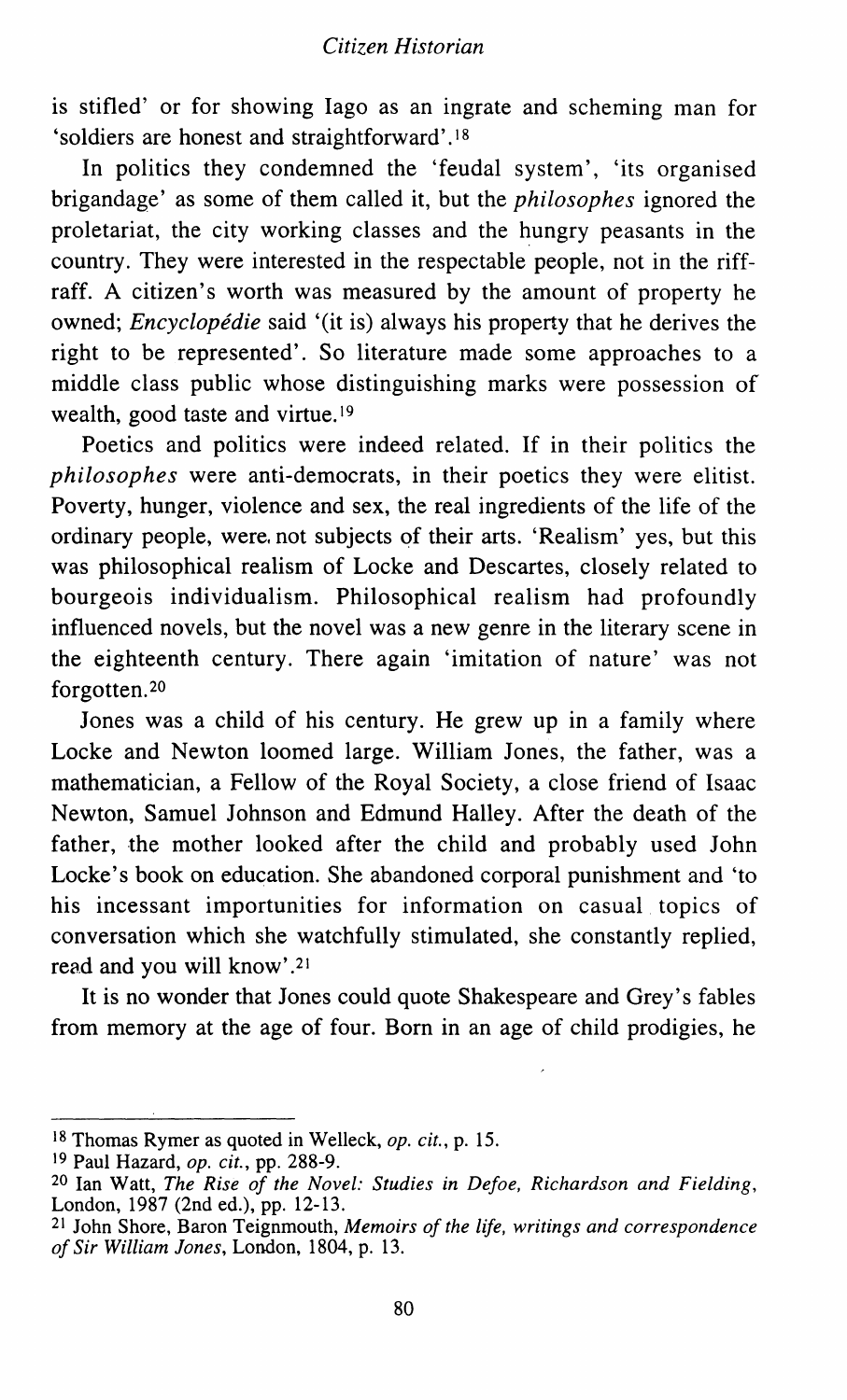was no exception; as junior boy at Harrow he could write *The Tempest*  from memory from the first line to the last.22

He was educated at Harrow and University College, Oxford. He excelled in Latin and Greek, composed verses imitating Virgil and Sophocles. He was charmed by the ancient literature and inspired by the ancient wisdom. 'From my earliest years I was charmed with the poetry of the Greeks; nothing, I then thought, could be more sublime than the odes of Pindar, nothing sweeter than Anacreon, nothing more polished or elegant than the Golden Remains of Sappho.'23

His two other heroes of the ancient world were Demosthenes and Cicero whose works he read through once every year. He imitated the life of Cicero. A typical day in London included a visit to Parliament, meeting friends at Alice's Coffee House at Westminster Hall, where the lawyers and the members of Parliament met regularly, a call to Lady Spencer's house at St James' Place and an hour's study of law at Temple, where he had chambers: 'Thus have I passed my day and thus did Cicero at my age pass his. '24

He learnt Arabic and Persian at Oxford, not from his tutors but from Mirza, a Syrian whom he had brought to Oxford from London. By 1768 he had mastered both these languages.

His political theories were based on Locke and Cicero, taken to the extreme. He had faith in social contract, Anglo-Saxon liberty, a parliamentary system based on franchise for property owners and limited monarchy. He was against the aristocracy who represented the 'feudal', 'Gothic' and 'Norman' dark period. Jones, like the Levellers of the seventeenth century, took the Lockian doctrine that 'every man has a property in his own person' to the logical extreme. Jones argued that a man is independent if he is capable and willing to use his labour, since labour is the source of property: 'I consider a fair trade or profession as valuable property; and an Englishman who can support himself by honest industry, though in a low station, has often a more independent mind than the prodigal owners of large estate.'25

He was a liberal but not a democrat. He loved 'demos', hated 'mobs' and 'the rabble'. In 1780, during the Gordon riots, Jones was not

<sup>22</sup> *Ibid.*, p. 17.

<sup>&</sup>lt;sup>23</sup> Letter to Count Reviezki, n.d., as published in Shore, *op.cit.*, p. 44.

<sup>&</sup>lt;sup>24</sup> Letter to Lord Althrop, 23 April 1773, Spencer Papers.

<sup>25</sup> Sir William Jones, *Works,* Vol. 8, p. 508.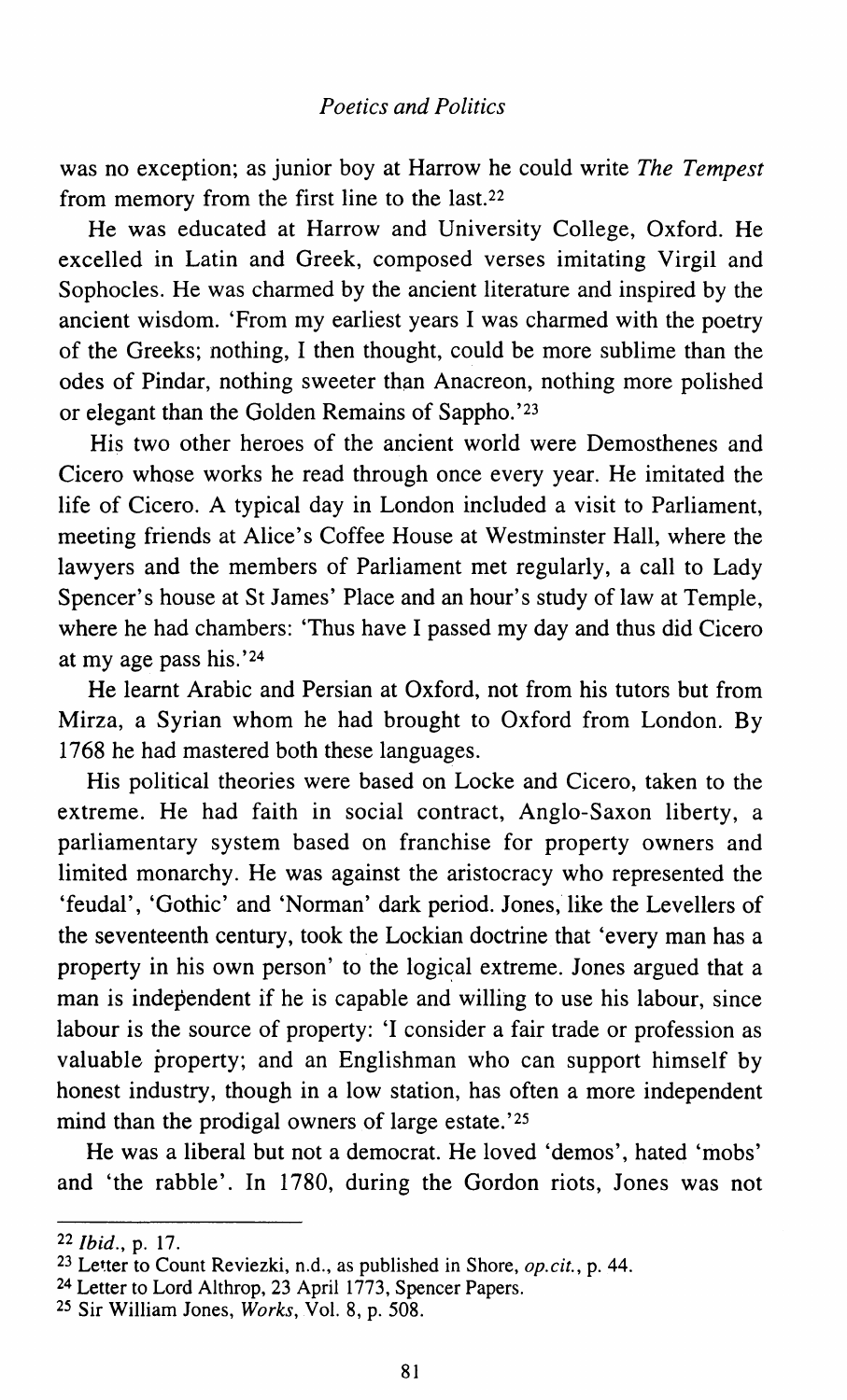hesitant to take up arms against the 'mob' to defend the Englishman's liberty and property. Like most of his fellow radical whigs, Jones wanted a state controlled by armed 'citizens' (propertied men) protecting liberty and property against tyrannical kings, lazy aristocracy and the 'mob'. He was 'wrongheaded', for he had no training in the art of politics. He failed miserably when he wanted to stand for the parliamentary seat of Oxford.

To start with, Jones was, in his poetics, a neo-classicist. His 'An Ode of Petrarch', 'Laura', 'An Elegy from Petrarch' and 'Arcadia' show marks of the eighteenth-century neo-classical spirit.

Ye clear and sparkling streams! (Warm'd by the sunny beams,) Through whose transparent crystal Laura play'd: Ye boughs, that deck the grove, Where Spring her chaplets wove, While Laura lay beneath the quivering shade; Sweet herbs! and blushing flowers! That crown yon vernal bowers For ever fatal, yet for ever dear; And ye, that heard my sighs When first she charm'd my eyes, Soft-breathing gales! my dying accents hear. If Heaven has fix'd my doom, That love must quite consume My bursting heart, and close my eyes in death; Ah! grant this slight request,  $-$ That, here, my urn may rest, When to its mansion flies my vital breath.<sup>26</sup>

In a significant footnote Jones defended the song against Voltaire's criticism of Petrarch; Voltaire thought that the song was irregular and without rhyme. To Jones, however, 'the stanzas were perfectly regular and the rhymes very exact' .27

<sup>&</sup>lt;sup>26</sup> 'An Ode of Petrarch to the Fountain of Valchiusa', in A. Chalmers (ed.), *The Works of the English Poets,* Vol. XVIII, London, 1810, p. 463. <sup>27</sup>*Ibid.*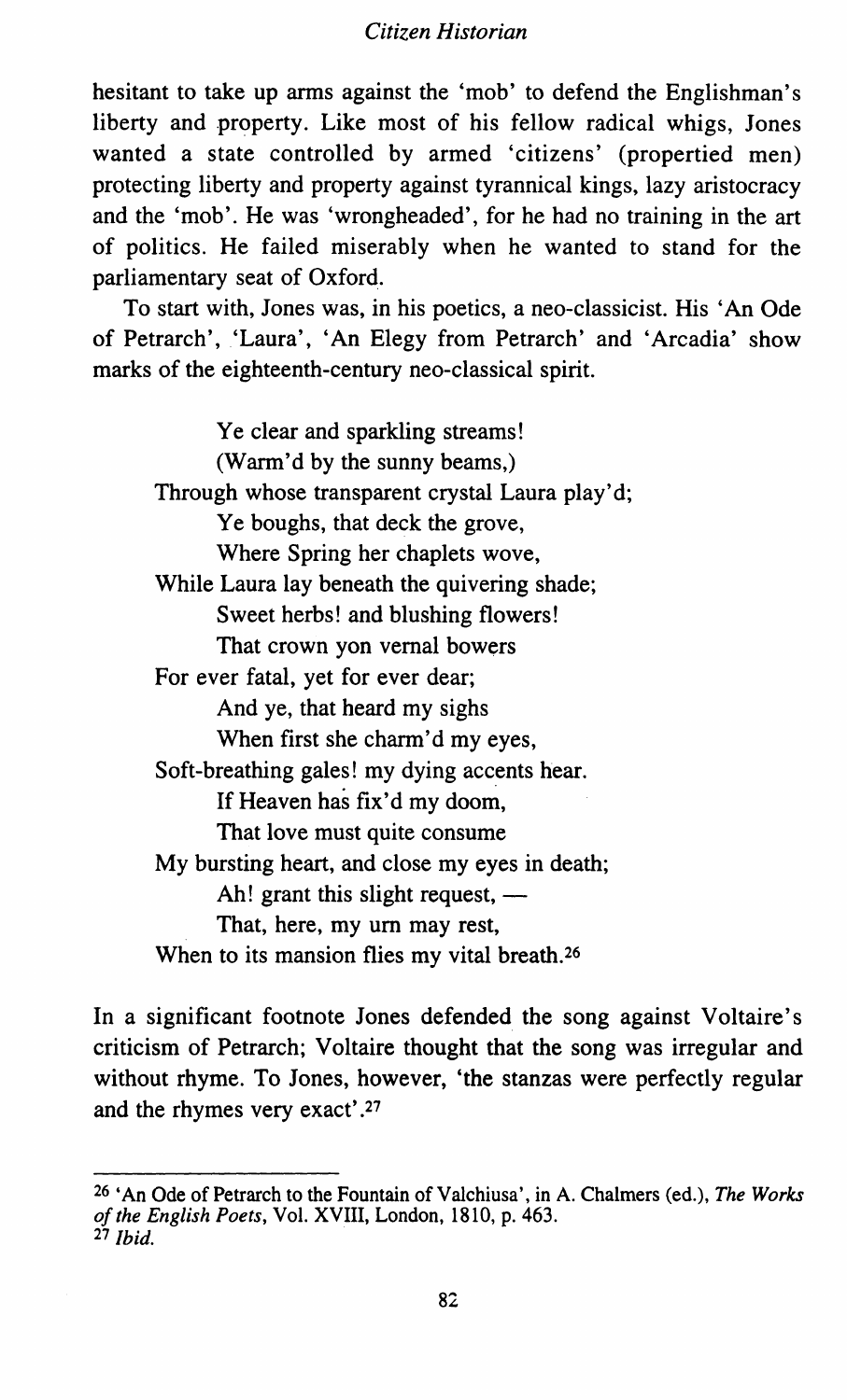His rather popular poem 'Caissa or the Game of Chess' was written in imitation of Ovid and he planned to write an epic, in classical fashion, called 'The Britain Discovered'. In his *Poems* he was still faithful to the classical standards: 'I am convinced that whatever changes we make in our opinions, we always return to the writings of the ancients as to the standard of the taste. '28 Even in India he had not abandoned his classical taste; consider his 'Hymn to Narayena' which was, at least in parts, inspired by Milton's *Paradise Lost:* 

Spirit of Spirits! Who through ev'ry part Of space expanded and of endless time, Beyond the stretch of lab'ring thought sublime, Bad'st uproar into beauteous order start, Before Heav'n was, thou art.29

He thought that 'the first stanza of the hymn represents the sublimest attributes of the supreme being, and the three forms in which they most clearly appear to us, power, wisdom and goodness' .3o

It should not be forgotten that at the very moment of triumph of the *Aufklarung* there developed a movement based on essentially hostile principles and as Cobban had called it, a 'definite revolt against the existing trend of ideas'.<sup>31</sup> This was true for poetics as well as politics.

In the poetics, the second half of the eighteenth century saw a gradual shift of emphasis from style to feeling, from decorum to emotion. Edmund Burke, the high priest of the Romantic Revolt, attacked the prevailing Aristotelian concept of imitation; in his *Philosophical Inquiry into the Origin of our Ideas of the Sublime,* Burke discarded imitation: 'poetry and rhetoric do not succeed in exact description so well as printing does; their business is to affect rather by sympathy than imitation, to display rather the effect of things on the mind of the speaker of others than to put a clear idea of things themselves. '32

<sup>29</sup>*The Works of* Sir *William Jones,* Vol. XIII, p. 305.

32 Rene Welleck, *A History of Modem Criticism: 1750-1950: Later Eighteenth Century,* London, 1970, pp. 111-12.

<sup>28</sup> William Jones, *Poems consisting chiefly of translations from the Asiatick languages,*  Oxford, 1772, p. vi.

<sup>30</sup> *Ibid.,* p. 303.

<sup>31</sup> Alfred Cobban, *Edmund Burke and the Revolt against the Eighteenth Century,*  London, 1960, p. 13.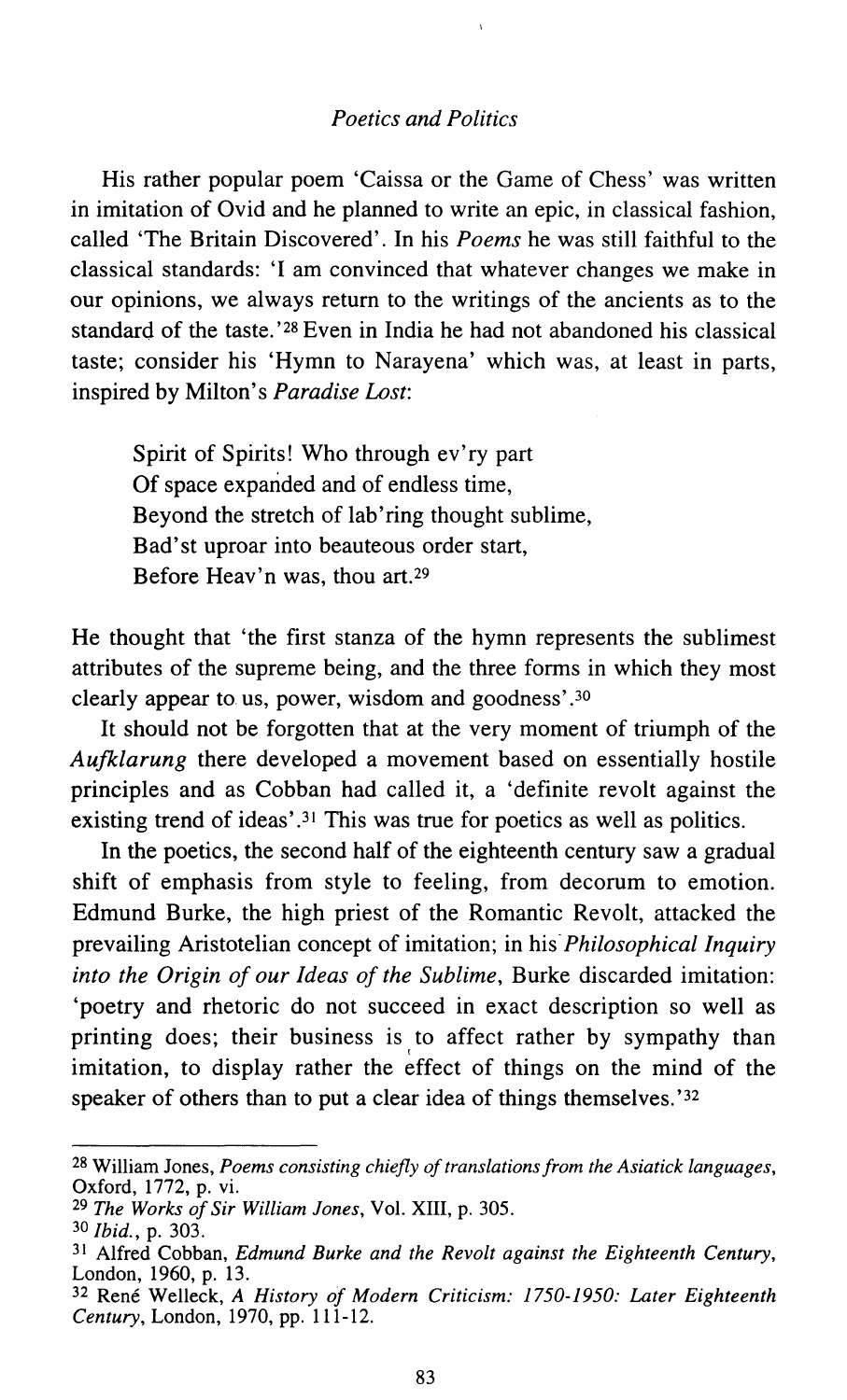# *Citizen Historian*

Many modern scholars have considered Jones as a precursor the Romantic movement. It is easy to detect a love for the simple life, a yearning for the primitive and a search for the noble savage in his early writings on the Arabs: 'Arabia, I mean that part of it which we call Happy, and which the Asiatics know by the name Yemen, seems to be the only country in the world in which we can lay the scene of pastoral poetry; because no nation can vie with the Arabians in the delightfulness of their climate and the simplicity of their manners.'33

To him the chief ingredients of poetry were rich 'natural' allusions and 'animated expressions of human passions, of joy and grief, love and hate, admiration and anger, sometimes pure and unmixed, sometimes variously modified and combined'.<sup>34</sup> Jones thought that imitation could not be the source of poetry and music. Even if it was true, in Muslim countries, he argued, both sculpture and paintings are forbidden by law and no kind of imitation much admired, yet there 'the pleasing arts expressing the passions in verse, are so enforcing that expressions by melody are cultivated by a degree of enthusiasm' .35

He had already said about Arabia, 'there is hardly an elegy, a panegyric or even a satire, in their language which does not begin with the complexities of an unfortunate or the exultation of a successful lover'.<sup>36</sup>

These two essays are outstanding contributions to the history of English criticism. Jones connected Arts with feelings and nature and more importantly, he was closer to Herder and Leopardi than to any one of his eighteenth-century contemporaries, since he installed lyric as the centre of poetry.37

His poem, 'A Persian song of Hafiz', which first appeared in his *Grammar* and was later published in his *Poems,* gave Jones a place among the poets of England. It was undoubtedly a forerunner of the Romantic movement. It had all the qualities, subjectivity, emotion, reference to uncommon names and faraway places which appealed to the Romantic poets like Southey and Byron.

<sup>33</sup> William Jones, 'An Essay on the poetry of the Eastern Nations' in *Works,* Vol. X, p. 329.

<sup>34 &#</sup>x27;Essay on the Arts commonly called imitative', in *Works,* Vol. X, p. 363.

<sup>35</sup> *Ibid.* 

<sup>36</sup> 'An essay on the poetry of the Eastern Nations', in *Works,* Vol. X, p. 339.

<sup>37</sup> R. Welleck, *op.cit.,* p. 123.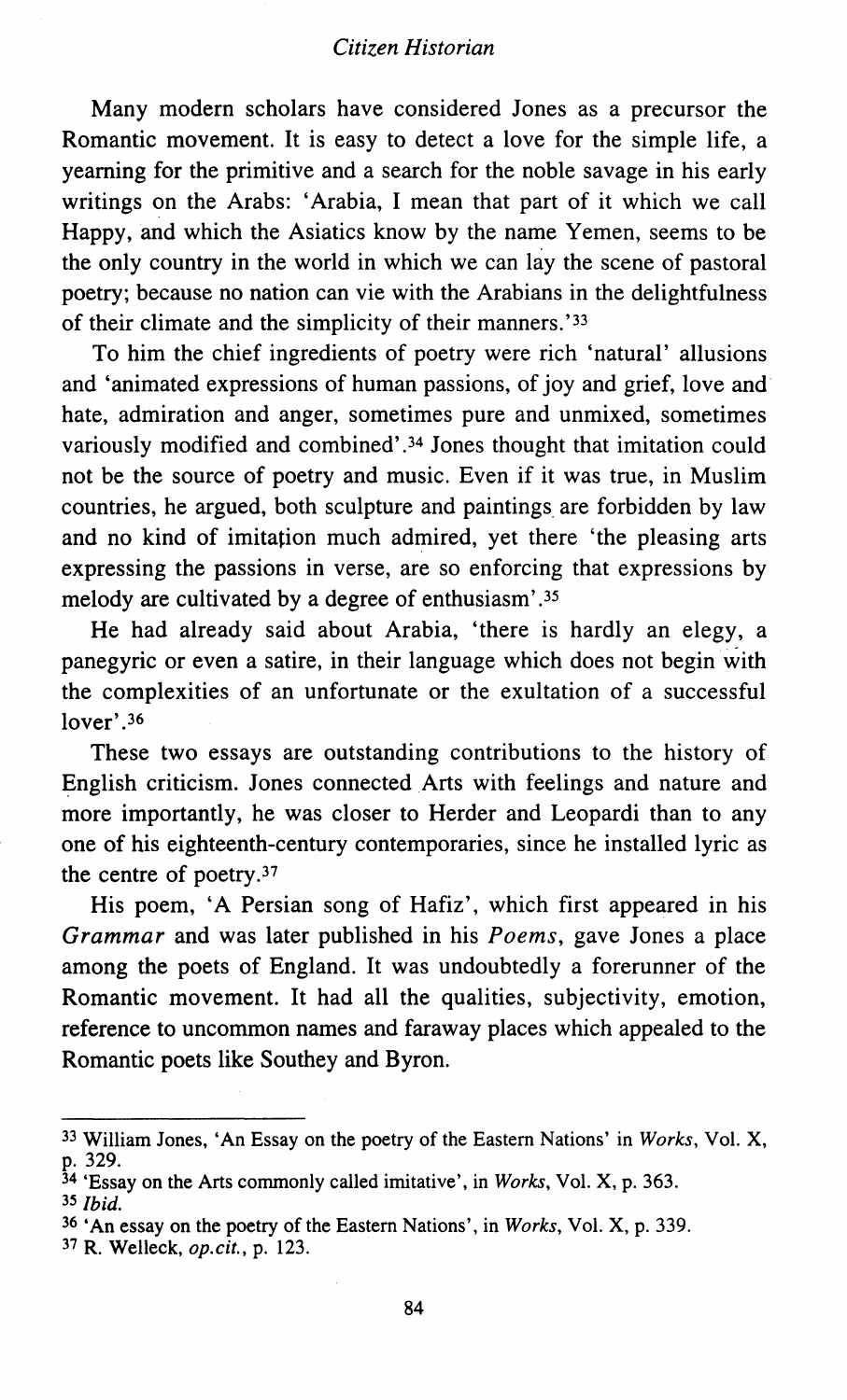Sweet maid, if thou would'st charm my sight, And bid these arms thy neck infold; That rosy cheek, that lily hand, Would give thy poet more delight Than all Bokhara's vaunted gold, Than all gems of Samarcand.38

A similar Romantic trend could be noticed in his other occasional poems 'to the nymph of the Spring' or 'The damsels of Cardigan'.

No longer then pore over dark Gothic pages, To cull a rude gibberish from Neathen or Brooke, Leave year-books and parchments to grey-bearded sages, Be nature and love, and fair woman, our book.<sup>39</sup>

It would, however, be wrong to portray Jones as a Romantic poet. In the same volume in which he published his 'Persian Song', he published his 'Laura', 'An Elegy from Petrarch'. It would be natural for a man of Jones's temperament to be attracted towards the uncommon and towards· a mode of life entirely different to that of Europe. But he would not share the same enthusiasm for the 'spiritual' India as some of the nineteenth-century Indologists had. He was no lover of 'the irrational', nor did he think that the most 'happy and free' Arabs were to be emulated by the Europeans. He had already read Rousseau's works and found them 'wonderfully absurd' .40 His love and sympathy for the Arabs was shared by Gibbon, a man who could hardly be called 'Romantic'.

It is not easy to draw a clear line between the men of the Enlightenment and those of the Romantic movement, especially in their attitudes fowards non-European cultures. It was Candide, the hero of Voltaire's famous novel, who went in search of happiness outside Europe, but his creator had no urge for the 'primitive'. On the other

<sup>38</sup> Chalmers, *op.cit.,* p. 500.

<sup>39</sup> Chalmers, *op.cit.,* p. 460.

<sup>40</sup> Letter to Lord Althrop, 10 May 1772, Spencer Papers.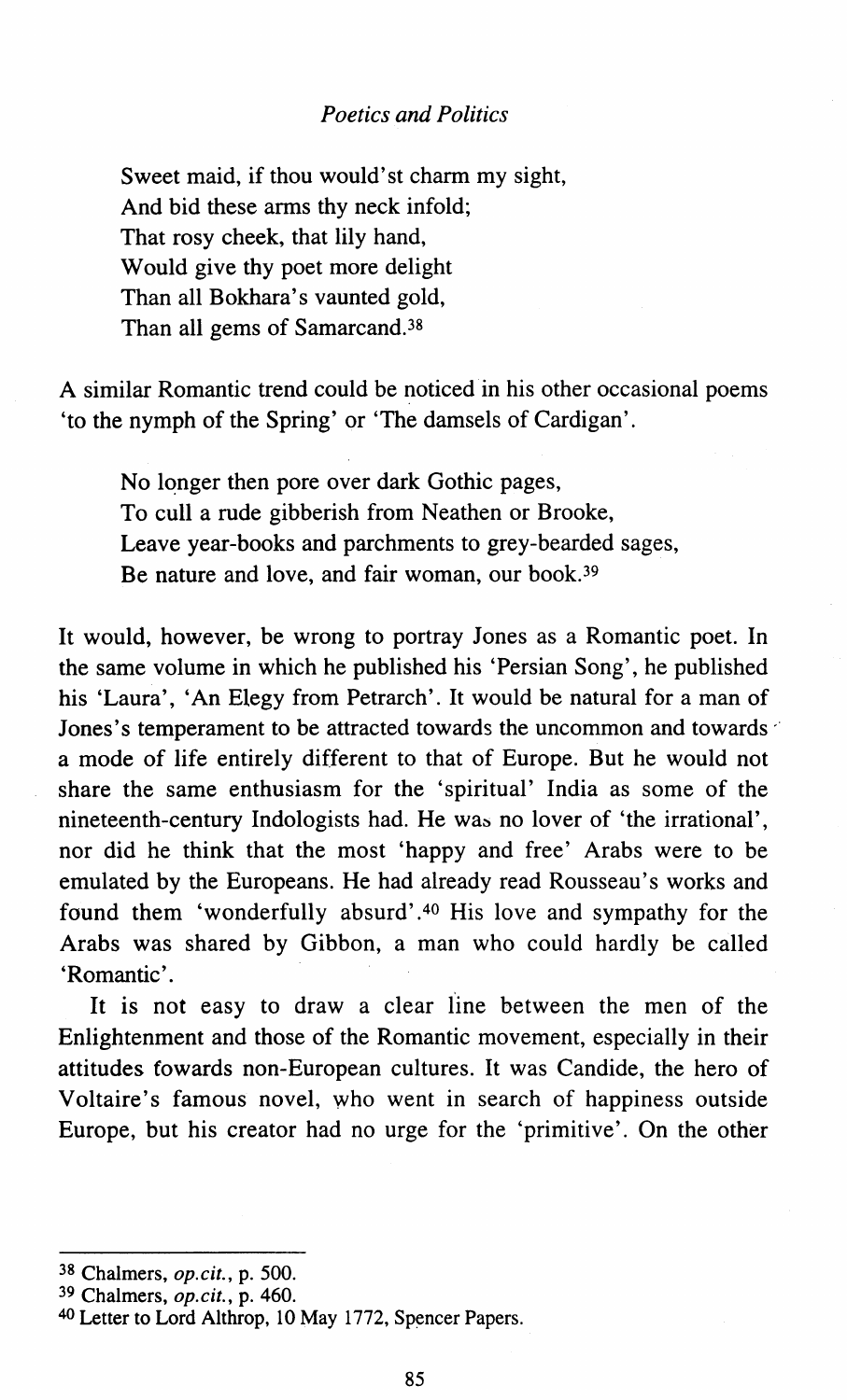hand, modern research has shown that Rousseau was no such 'primitivist' as his English followers took him to be.41

So, although he had advanced new ideas on art and literature and some of his poems were no doubt forerunners of the Romantic movement, his literary opinions and tastes were, for the most part, of the eighteenth-century world. He may be described as Burke has been described, as 'a classicist who appealed to nature before the rules'. 42

If the Renaissance had discovered Man then the Romantics discovered Nature. The slogan, 'go back to Nature', had strong political implications; the followers of Burke, Wordsworth and the Lake poets harked back to the past for harmony between man and nature and between man and man. They loved nature, tradition and history, deeply mistrusted sudden changes and revolutions. Such changes, such activities were not natural. A generation later the Romantics were revolutionaries, particularly Shelley. All Romantics revolted against the mechanical view of men and reason in the eighteenth century and looked to feelings and nature to redress the balance. But they parted company for they had different political programmes.

Jones, for the most part, was an eighteenth-century man of Reason. He was, however, attracted towards feelings and nature. But he could not share Burke's political views, being an ardent reformer as he was. The political implications of Jones's Romanticism was both conservative and liberal.

This complex personality, the product of romanticism on the one hand and a classical training on the other, found in India an echo of his own being — on the one hand simplicity, natural beauty and fascinating strangeness, and on the other a highly complex and well-cultured civilisation.

Most scholars, writing about the history of Orientalism, have assumed that Orientalism was closely linked with medievalism and was an offshoot of the Romantic movement. The men who harked back to the Middle Ages in search of what they called the 'lost harmony' between man and nature also looked for guidance to 'spiritual' India.<sup>43</sup>

<sup>41</sup> A. 0. Lovejoy, 'The supposed primitivism of Rousseau: discourse on inequality', *Monthly Philology,* Vol. XXI, pp. 15-88.

<sup>42</sup> Donald Bryant, *Burke and his Literary Friends,* Washington, December 1939. 43 A. Aronson, *Europe looks at India: A Study in Cultural Relations,* Bombay, 1946,

p. 9.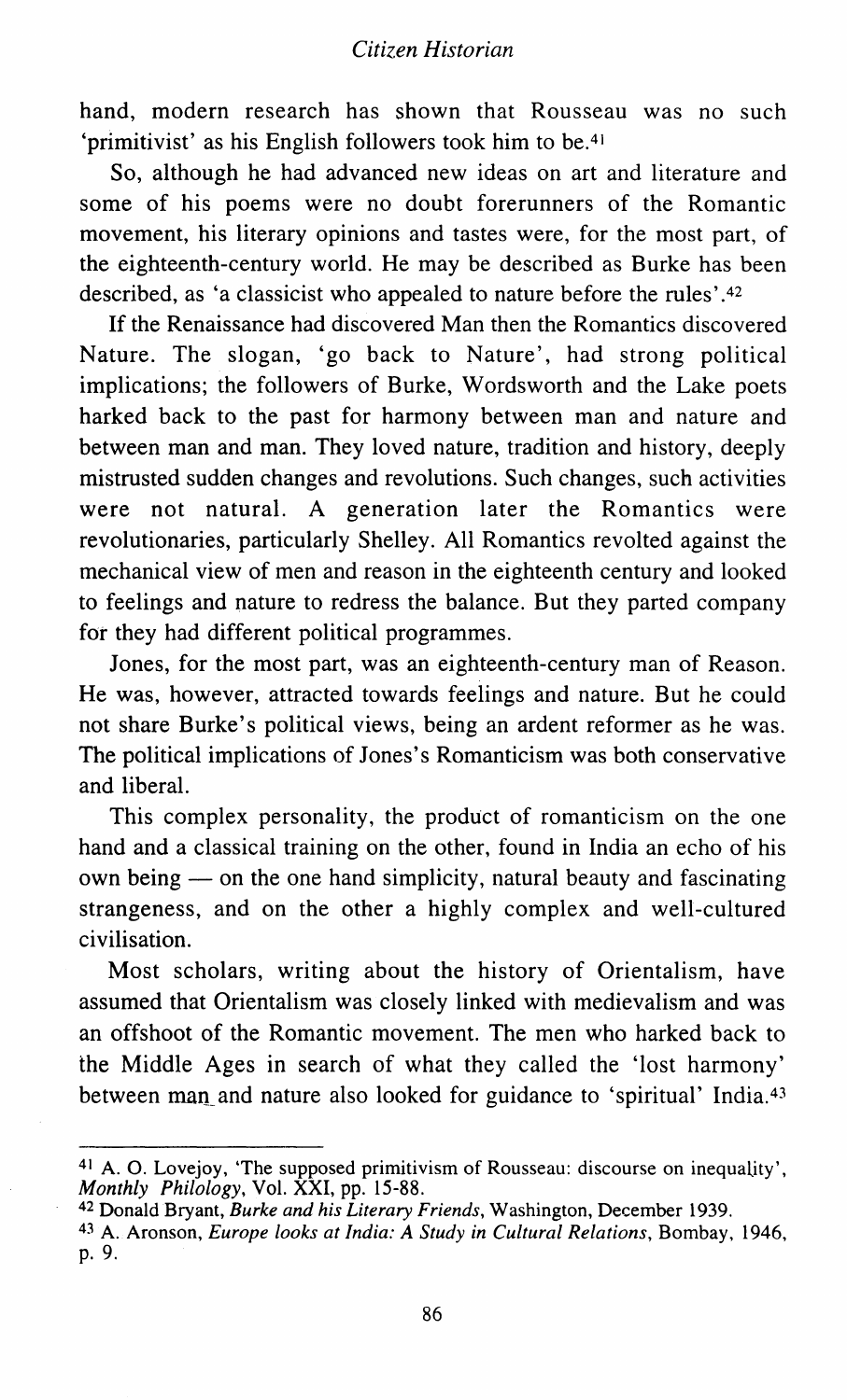India provided an escape from the spiritual narrowness of Europe. James Mill, Jeremy Bentham and other rationalists had turned their backs on the East. They indeed had an interest in India, but that was confined to the improvement of British administration in that country; they had no time for Eastern wisdom or Eastern simple life.44

There was also a group of English officers who were inspired by the works of Burke and Rousseau, who were eager to defend Indian institutions and block the process of Anglicisation of Indian administration. Men like Munro, Malcolm, Elphinstone and Metcalfe. They shared their love for nature, respect for tradition, contempt for artifices of civilised societies. They loved nature and the natural order in India, village communities, sturdy peasantry and paternalistic rulers. Politically, they were conservatives and imperialists, wanting to create an India of peasants and enlightened rulers of British origin.45 But Jones was neither a precursor of them nor of James Mill.

In India, Jones developed a passion for Botany. He observed numerous Indian plants and tried to classify them according to the Linnaean system. This study of botany was not merely to satisfy the curiosity, but was stimulated by his deep religious feelings: 'though we have read the works of the learned and eloquent Barrow with many other excellent theological discourses yet we find a more exquisite lecture on the being and attributes of God in every flower, every leaf and every berry than can be produced by the real wisdom and eloquence of man. The sublime doctrine of final causes [is] nowhere so beautifully proved and illustrated as in the plants of the lakes or forests when their different parts and uses of them are minutely and attentively observed.'46

So nature is to be studied carefully and preserved; the animals brought to Jones for preservation had to be set free in the rocks and woods unless they could be tamed and protected.47 He preferred to live away from the city and crowd. Most of the year he lived in Alipur, five miles away from the city where he spent his evenings reading 'Italian

<sup>44</sup> C. H. Philips (ed.), *Historians of India, Pakistan and Ceylon,* London, 1960, pp . . 217-29.

<sup>45</sup> Eric Stokes, *The English Utilitarians in India,* Oxford, 1959, pp. 8-25.

<sup>46</sup> Letter to Lady Georgiana Spencer, 24 October 1791, Spencer Papers.

<sup>47</sup> Jones, 'Discourse on Asiatick History, Civil and Natural', *Asiatick Researches,* Vol. IV, p. 13.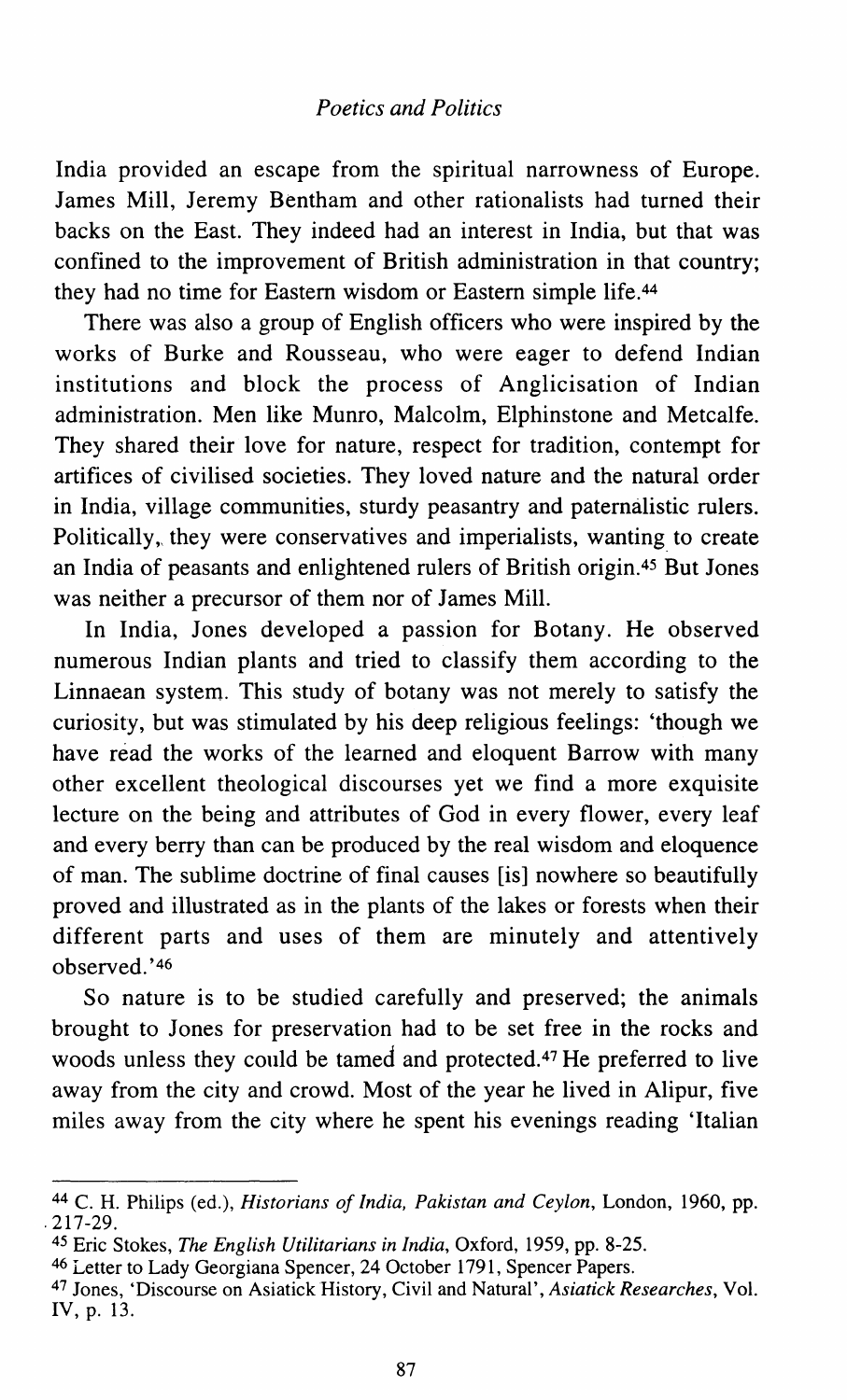poetry with Anna Maria' and was 'literally lulled to sleep by Persian nightingales'. 48

In autumn he lived at Krishnager in the heart of nature where he built a cottage 'entirely of vegetable substances'. Here he spent most of his time with the Brahmins discussing literature, philosophy, and mythology and telling them about the latest scientific discoveries from Europe as told him by Joseph Banks in his letters.49

The life in this cottage was idyllic and must have seemed to Jones like that of the golden age of fable. 'I wish your ladyship could see us in our charming cottage; it would bring to your mind what the poets tell us of the golden age; for not to mention our flocks and herds that eat bread out of our hands you might see a kid and a tiger playing together at Anna's feet. The tiger is not so large as an ox, he is suckled by a shegoat and has all the gentleness (except when he is hungry) of his foster mother.'50

This pastoral life reminds one of the hermitage of Kanva, the foster father of Sakuntala, heroine of Kalidasa's famous drama. He had already read *Sakuntalli,* and by 1788 had translated it into Latin and then into English. In 1789 it was published in Calcutta.51

No doubt the simplicity of Sakuntala, the love of nature, in the play charmed Jones, but he ascribed greatness to the drama more for its style and decorum. Such style was the result of a highly complex and cultivated civilisation. He thought that it was produced at a time when the 'Indian empire' was in its full vigour.52 He used the drama to proclaim that India had a civilisation which was equal to that of ancient Europe. This was the reason he purposely chose to avoid passages describing Sakuntala's swelling breasts. The same sense of decency prevented him from translating the 'too bold' or 'too luxuriant' parts of the erotic medieval mystic poem, *Gfta-Govinda.53* 

He had already shown that Indians and most Europeans sprang from the same origin; their languages were derived from an original extinct

<sup>&</sup>lt;sup>48</sup> Letter to Charles Chapman, 26 April 1784, as published in Shore, *op.cit.*, p. 249.

<sup>49</sup> Letters to Joseph Banks, 25 February 1788 and 28 September 1788, Dawson Turner Collection, Vol. 6.

<sup>50</sup> Letter to Lady Georgiana Spencer, 8 October 1787, Spencer Papers.

<sup>51</sup>*Sakuntala or the fatal ring: an Indian drama by Calidas,* translated from the original Sanskrit and Pracrit, Calcutta, 1789.

 $52$  *Op.cit.*, pp. iii, iv and ix.

<sup>53</sup> Jones, 'On the Mystical Poetry", *Asiatick Researches,* Vol. III, p. 183.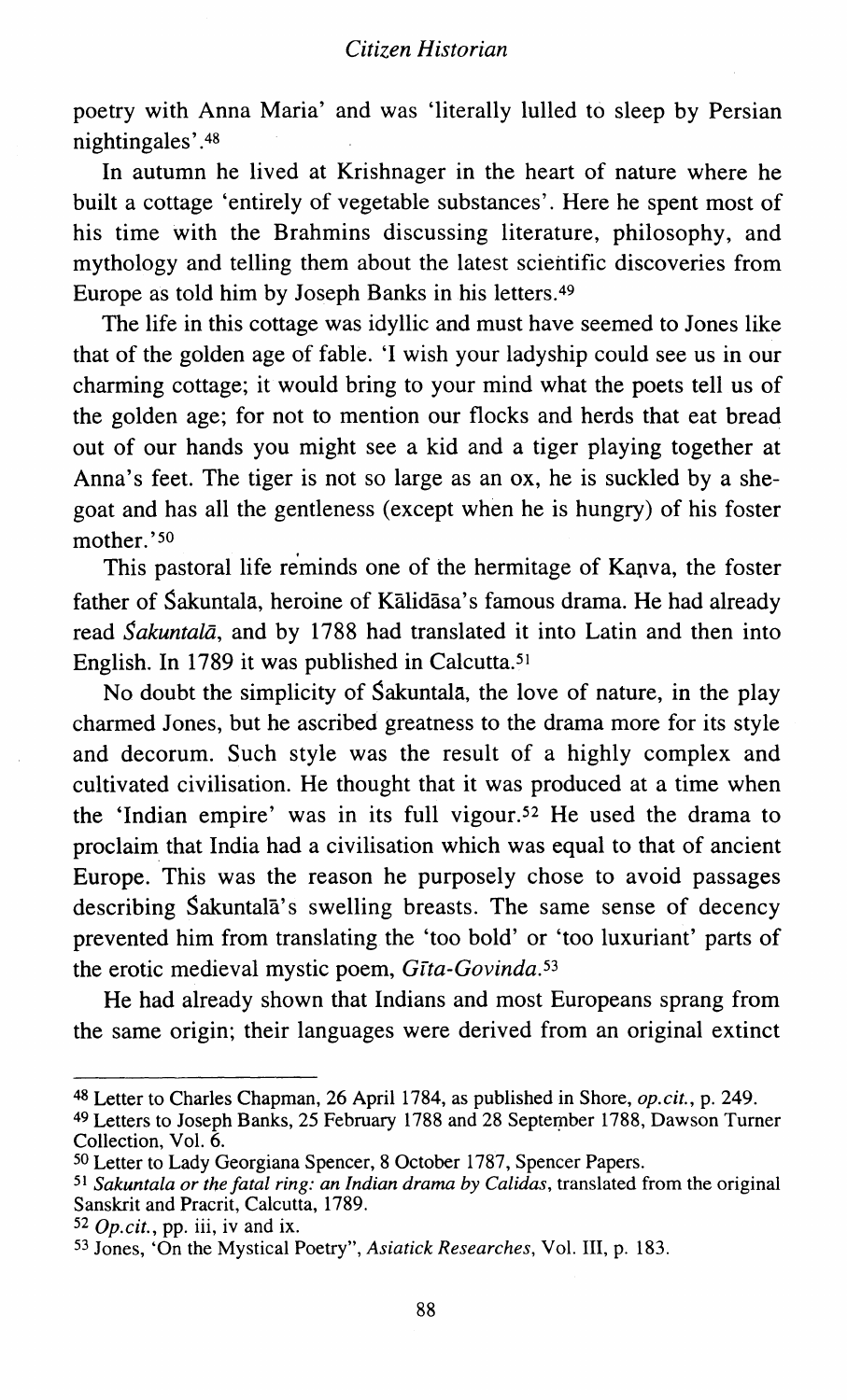language; and the Hindus, Greeks and all pagans worshipped the same gods under different names. Indian astronomy was not borrowed from the Greeks, but belonged to their common ancestors. Indian music had attained the same standard as that of the Greeks. He showed that India had excelled in arithmetic, geometry and logic. He thought that it was possible that Aristotle based his system of logic on Brahmanic syllogisms. Hindus could boast of three discoveries: the decimal scale, the game of chess and the science of grammar.54 The two aspects of Hinduism which attracted Jones most were the conception or the nonduality of God and the human soul as explained by Sankara in his commentary on the Vedanta and the transmigration of the soul. The idea of rebirth appeared to Jones more 'rational' than the Christian idea of the future State: 'I am no Hindu but I hold the doctrine of the Hindus concerning a future State to be incomparably more rational, more pious and more likely to deter men from the vice than the horrid opinions inculcated by the Christians on punishment without end.'<sup>55</sup>

But, when all this was said about the greatness of the Hindu civilisation, its beautiful literature, sublime religion and highly complex metaphysics, Jones did not go so far as to say, as James Mill thought he did, that India was better than Europe. No doubt he maintained that the Indians and the Arabs were more original in literature than the Romans had been, yet they were no better than the Greeks.

In fact, to Jones, Asia flourished in the sphere of imagination only, whereas 'reason and taste are the grand prerogatives of European minds'. 56 Asia had no conception of freedom: 'if every reader of history would open his eyes to some very important conclusions which flow from the whole extent of it, he would not but remark upon the constant effect of despotism in benumbing and destroying all those facilities which distinguish men from the herd that grazes; and to that cause he would impute the decided inferiority of the Asiatick nations, ancient and modem, to those in Europe who are blest with happier govemment.'57

To Jones, the greatest achievements of human wisdom were embodied in the British constitution. Significantly, the second plan of his proposed epic poem, *Britain Discovered,* which was to be written in

<sup>54</sup> Jones, 'On the Hindus', *Asiatick Researches,* Vol. I, p. 428.

*<sup>55</sup>* Letter to Lord Althrop, 4 September 1787, Spencer Papers.

<sup>56</sup> Jones, 'The Second Discourse', *Asiatick Researches,* Vol. I, p. 407.

<sup>57</sup> Jones, 'On Asiatick History', *Asiatick Researches,* Vol. IV, pp. 7-8.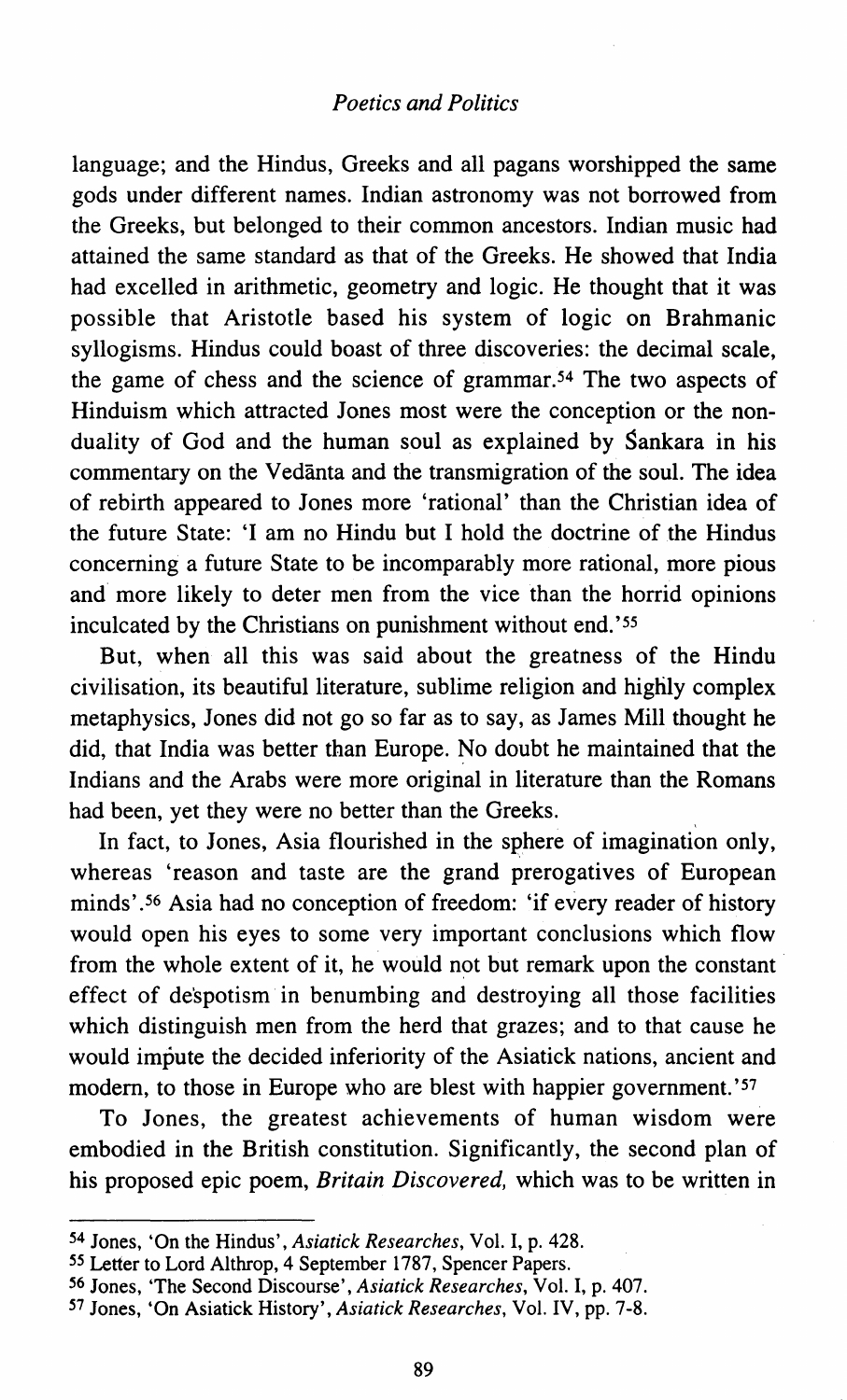#### *Citizen Historian*

praise of the British constitution, gods and heroes from India came to pay homage at the nuptials of Britan (Royalty) and Albion (Liberty).<sup>58</sup> This love for the British constitution and a sense of the superiority of Europe in the fields of science and law were dominant emotions in Jones's mind, as was the romantic fascination which the exotic had for him. Poetics and politics were indeed related.

It is significant to note that Jones modified his Whig philosophy to suit the Indian situation; the central theme of his ideas, the protection of the individual, his person, property and freedom, was still valid. In India an ordinary Indian was denied political freedom (for Indians cannot be ruled by the 'Laws of Athens'), but he should have the freedom to enjoy the fruits of his industry  $-$  'Descendable Property' and his religious beliefs. 59 So the purpose of the British government in India would be best served by 'promoting the security of the right of property to the natives, who by their cheerful industry, will enrich their benefactors and whose firm attachment will secure the permanence of our Dominion'.<sup>60</sup>

If in his correspondence during the Gordon riots one could detect his distrust of 'the mob', ordinary people, then he was equally distrusting of ordinary Indians: 'In our servants in the common seamen frequenting our port, in the petty workmen and shopkeepers of our streets and markets, there live the men who, to use the phrase of an old statute, sleep by day and work by night, for the purposes of gaming, debauchery and intoxication. '61 Jones treated his Pandits and Munshis with great respect, but denied them political freedom. He distrusted ordinary Indians.

Two important ideas of ancient Indian aesthetics reached Europe long before the translations of Pānini and Bhārata's *Nātyasāstra*; this was largely through the translations of Sir William Jones. They were the ideas of *rasas* and *bhavas.* In ancient Indian dramas there is an imitation of all actions of the world, but the essential part of this are the emotions *(bhavas).* There are eight *bhavas:* love, humour, energy, anger, fear, grief, disgust and astonishment. They were not conveyed

<sup>58</sup> 'Britain Discovered' in Shore, *op.cit.,* pp. 416-89.

<sup>59</sup> Letter to William Shipley, 5 October 1786, as published in Shore, *op.cit.,* p. 285.

<sup>60</sup> Jones, *Alsirajiyah* or *The Mohammedan Law of Inheritance; with a commentary,*  Calcutta, 1792, p. xiii.

<sup>&</sup>lt;sup>61</sup> Jones, 'Charges to the Grand Jury', 10 June 1787, *Works*, Vol. VII, p. 25.